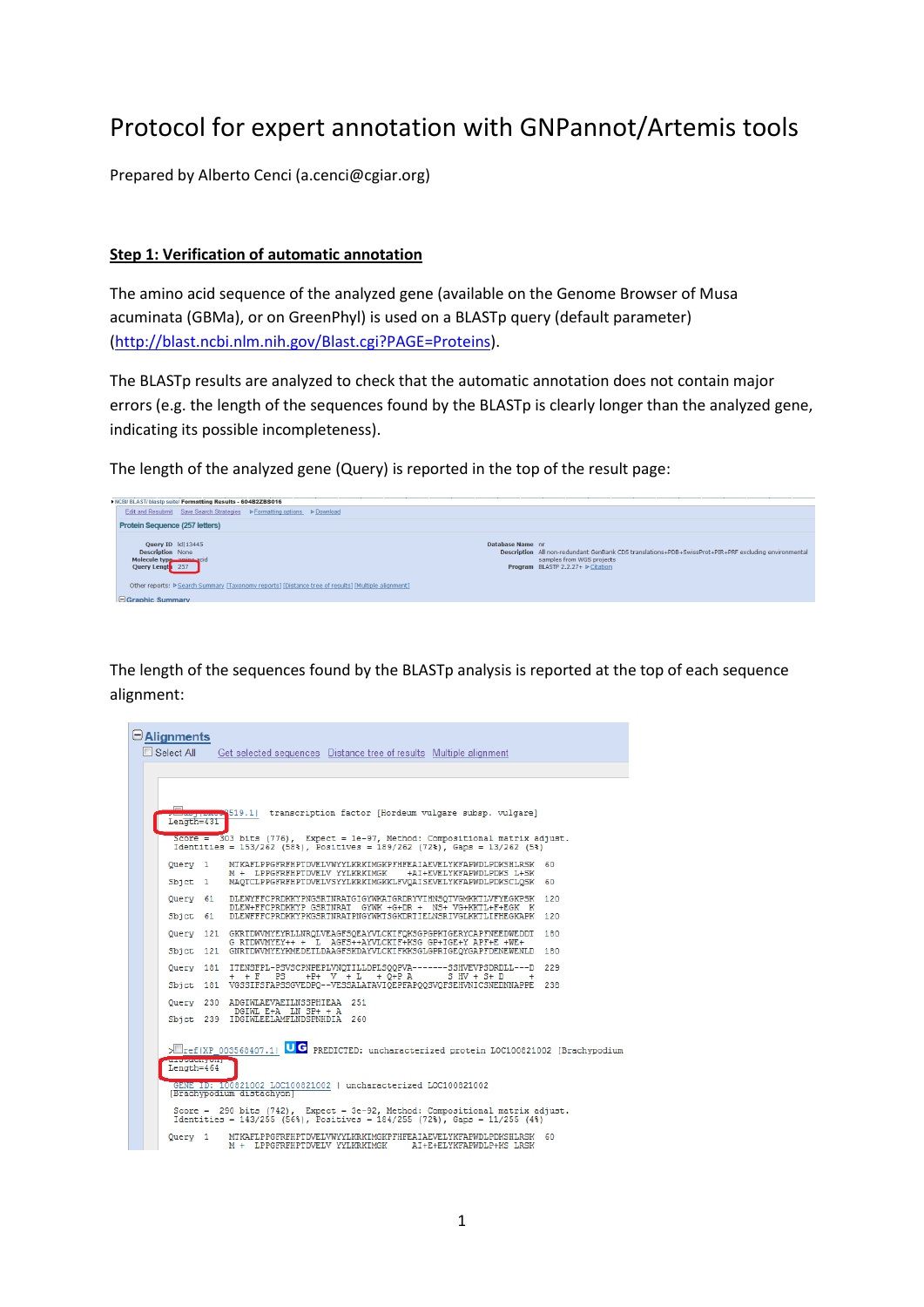On the other hand, the found sequences could be shorter, indicating that the automatic annotation includes portions that probably do not belong to the gene.

A particular case is an automatic annotation merging two different consecutive genes (chimerical annotation). This error can be easily detected in the graphical representation of sequence alignments:

| Query seq.    | Putative conserved domains have been detected, click on the image below for detailed results.<br>75 | 150<br>225<br>active site<br>catalytic site<br>substrate binding site | 390                                | 375<br>450<br>516<br>44<br>쬺 |
|---------------|-----------------------------------------------------------------------------------------------------|-----------------------------------------------------------------------|------------------------------------|------------------------------|
| Specific hits | <b>NAM</b>                                                                                          |                                                                       | <b>DEDDh</b>                       |                              |
| Superfamilies | NAM superfamily                                                                                     |                                                                       | DnaQ_like_exo superfamily          |                              |
| Multi-donains |                                                                                                     |                                                                       | D <sub>na</sub> Q                  |                              |
|               | Mouse-over to show defline and scores, click to show alignments                                     | Distribution of 100 Blast Hits on the Query Sequence @                |                                    |                              |
|               |                                                                                                     | Color key for alignment scores                                        |                                    |                              |
|               | $-40$<br>Query                                                                                      | 40-50<br>50-80                                                        | 80-200                             | $>= 200$                     |
|               | $\frac{1}{100}$                                                                                     | $\frac{1}{200}$                                                       | $\frac{1}{400}$<br>$\frac{1}{300}$ | $\frac{1}{500}$              |
|               |                                                                                                     |                                                                       |                                    |                              |
|               |                                                                                                     |                                                                       |                                    |                              |
|               |                                                                                                     |                                                                       |                                    |                              |
|               |                                                                                                     |                                                                       |                                    |                              |
|               |                                                                                                     |                                                                       |                                    |                              |
|               |                                                                                                     |                                                                       |                                    |                              |
|               |                                                                                                     |                                                                       |                                    |                              |
|               |                                                                                                     |                                                                       |                                    |                              |
|               |                                                                                                     |                                                                       |                                    |                              |
|               |                                                                                                     |                                                                       |                                    |                              |
|               |                                                                                                     |                                                                       |                                    |                              |
|               |                                                                                                     |                                                                       |                                    |                              |
|               |                                                                                                     |                                                                       |                                    |                              |
|               |                                                                                                     |                                                                       |                                    |                              |
|               |                                                                                                     |                                                                       |                                    |                              |
|               |                                                                                                     |                                                                       |                                    |                              |
|               |                                                                                                     |                                                                       |                                    |                              |
|               |                                                                                                     |                                                                       |                                    |                              |
|               |                                                                                                     |                                                                       |                                    |                              |
|               |                                                                                                     |                                                                       |                                    |                              |
|               |                                                                                                     |                                                                       |                                    |                              |
|               |                                                                                                     |                                                                       |                                    |                              |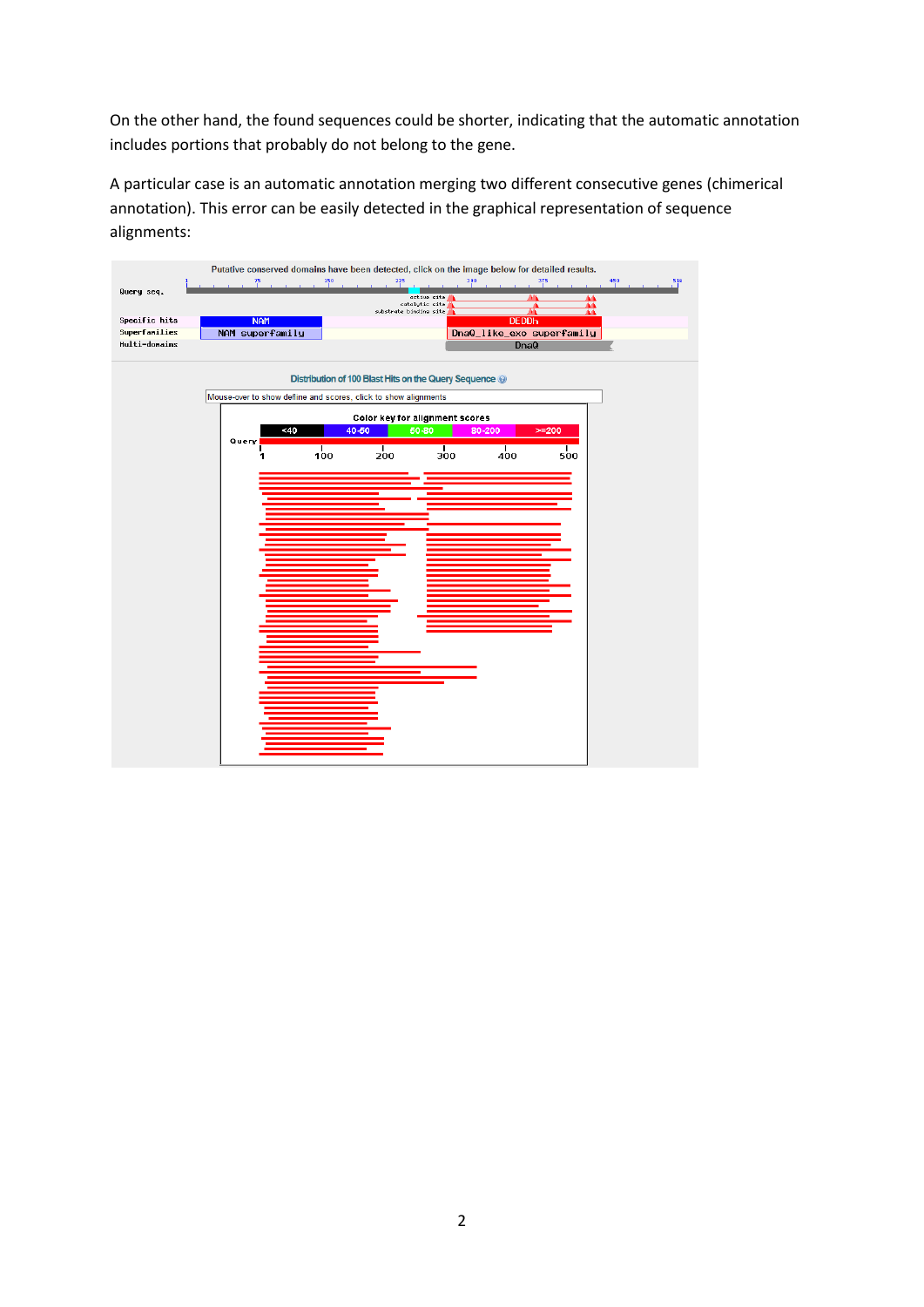Deeper verifications can be performed by comparing the structure of the analyzed gene and the more similar genes found by BLASTp.

To access the best BLASTp sequences, open the link "GENE – associated details". I suggest comparisons with the more similar genes of *Vitis vinifera* and *Ricinus communis*, but this is not mandatory.

| <b>H</b> Download v GenPept Graphics                                                                                                                                                                                    | ▼ Next A Previous A Descriptions                                |
|-------------------------------------------------------------------------------------------------------------------------------------------------------------------------------------------------------------------------|-----------------------------------------------------------------|
| PREDICTED: ABSCISIC ACID-INSENSITIVE 5-like protein 5-like [Vitis vinifera]<br>Sequence ID: ref(XP 002266344.1) Length: 299 Number of Matches: 1<br>V Next Match A Previous Match<br>Range 1: 1 to 283 GenPept Graphics | <b>Related Information</b>                                      |
| <b>Expect Method</b><br><b>Identities</b><br><b>Positives</b><br><b>Score</b><br>Gaps                                                                                                                                   | Gene - asso lated gene details<br>UniGene - clustered expressed |
| 257 bits(656) 6e-81 Compositional matrix adjust. 150/290(52%) 187/290(64%) 37/290(12%)                                                                                                                                  | sequence tags                                                   |
| MASSRVMASSSSANSDLTROSSICSLPVTDLOSSISGGGELTKNLGSMSMDDLFRNICGD<br>Query 1<br>-60                                                                                                                                          | Map Viewer - aligned genomic                                    |
| MASS+VMAS++S NSDL ROSSICSL + +LOS<br>+ KN GSM+MDDL +NI GD<br>MASSKVMASTASTNSDLPRQSSICSLTIAELQS------DQNKNFGSMMMDDLLKNIYGD<br>Sbjct 1<br>-54                                                                             | context                                                         |
| ---------EGGVSVSRQGSFAFPKSVGEKSVDEVW<br>N--PVAFAGGA-----<br>Query 61<br>96                                                                                                                                              |                                                                 |
| $N$ $P$ + $F$ + $A$<br>+G S+SRQGSF+ PKSVG K+VDEVW<br>NLSPESFSTAAGNNGDGGGGGVGGVDEGGSLSRQGSFSLSRQGSFSLPKSVGNKTVDEVW<br>Sbjct 55<br>114                                                                                    |                                                                 |
| REITAG---RKADGGDGPGSEMTLEDFLARAGAVGEDDVGVPSGSSQVAFQPHPVVGDRL<br>Query 97<br>153                                                                                                                                         |                                                                 |
| $+EI$ AG R $+$ G $+$<br>EMTLEDFLA+AGAV E+DV V<br>$++$<br>$++ +$                                                                                                                                                         |                                                                 |
| Sbict 115 KEIVAGNDORRVGAGEAL-EEMTLEDFLAKAGAVREEDVRVOVMGGAGSYGVDAMMNGOF<br>173                                                                                                                                           |                                                                 |
| Query 154 GQPQQLP--VENPALGLGNGAEG-VGKVGRGKKRSVLDPVDRAALQRQKRMIKNRESAAR<br>210<br>V+ + GNG +G V GRGK+R+V +PVD+A ORO+RMIKNRESAAR<br>PO.                                                                                   |                                                                 |
| Sbjct 174 QAPOMQAQGVDGAMVAFGNGIDGRVTGAGRGKRRAVEEPVDKATQQRQRRMIKNRESAAR<br>233                                                                                                                                           |                                                                 |
| Query 211 SRERKQAYIAELESLVAQLEEENAQLLRSQEQQQKMRVKQLLENIVPVTE 260                                                                                                                                                        |                                                                 |
| SRERKQAY ELESLV LEEENA+LLR + +Q K R KQL+EN+VPV E<br>Sbict 234 SRERKÖAYTVELESLVTHLEEENARLLREEAEÖSKERYKÖLMENLVPVVE 283                                                                                                    |                                                                 |
|                                                                                                                                                                                                                         |                                                                 |
| <b>H</b> Download ~ GenPept Graphics                                                                                                                                                                                    | ▼ Next ▲ Previous ▲ Descriptions                                |
| hypothetical protein VITISV 019619 [Vitis vinifera]                                                                                                                                                                     |                                                                 |
| Sequence ID: emb CAN65151.1  Length: 281 Number of Matches: 1                                                                                                                                                           |                                                                 |
|                                                                                                                                                                                                                         | <b>Related Information</b>                                      |
| V Next Match A Previous Match<br>Range 1: 1 to 273 GenPept Graphics                                                                                                                                                     |                                                                 |
| <b>Identities</b><br><b>Positives</b><br><b>Expect Method</b><br><b>Score</b><br>Gaps<br>241 bits(615) 5e-75 Compositional matrix adjust. 143/280(51%) 178/280(63%) 37/280(13%)                                         |                                                                 |
|                                                                                                                                                                                                                         |                                                                 |
| MASSRVMASSSSANSDLTRQSSICSLPVTDLQSSISGGGELTKNLGSMSMDDLFRNICGD<br>Query 1<br>-60<br>MASS+VMAS++S NSDL RÕSSICSL + +LÕS<br>+ KN GSM+MDDL +NI GD                                                                             |                                                                 |
| MASSKVMASTASTNSDLPRÖSSICSLTIAELÖS------DONKNFGSMNMDDLLKNIYGD<br>54<br>$S$ bjct $1$                                                                                                                                      |                                                                 |
| N--PVAFAGGA----------<br>------EGGVSVSRQGSFAFPKSVGEKSVDEVW<br>Query 61<br>96<br>+G S+SRQGSF+ PKSVG K+VDEVW<br>$N$ $P$ $+F$ $+$ $R$                                                                                      |                                                                 |
|                                                                                                                                                                                                                         |                                                                 |

The new web pages contain much information and several links. Among the informative elements, a simplified Genome browser shows the gene structure (number and size of the introns/exons) as annotated in the genome of the selected species.

|        |                                | $\boxed{\blacktriangle}$ Genomic regions, transcripts, and products |                                                                  |                                                          |                                                                                                                                                                                                                                                                                                                                                                   |          |            |                                  | $\Omega$                                                    |                                           |
|--------|--------------------------------|---------------------------------------------------------------------|------------------------------------------------------------------|----------------------------------------------------------|-------------------------------------------------------------------------------------------------------------------------------------------------------------------------------------------------------------------------------------------------------------------------------------------------------------------------------------------------------------------|----------|------------|----------------------------------|-------------------------------------------------------------|-------------------------------------------|
|        | <b>Genomic Sequence</b>        |                                                                     |                                                                  | NC_012023 chromosome 17 reference 12X Primary Assembly v |                                                                                                                                                                                                                                                                                                                                                                   |          |            | <b>Go to nucleotide</b> Graphics | Go to reference sequence details<br>GenBank<br><b>FASTA</b> | Linl<br>Evid<br>KEO<br>Mod                |
| 13,500 |                                | 16, 114K                                                            | NC_012023.3: 16M16M (4.4Kbp) -   Find on Sequence:<br>16,114,500 | 16,115K                                                  | $\begin{picture}(150,10) \put(0,0){\line(1,0){10}} \put(15,0){\line(1,0){10}} \put(15,0){\line(1,0){10}} \put(15,0){\line(1,0){10}} \put(15,0){\line(1,0){10}} \put(15,0){\line(1,0){10}} \put(15,0){\line(1,0){10}} \put(15,0){\line(1,0){10}} \put(15,0){\line(1,0){10}} \put(15,0){\line(1,0){10}} \put(15,0){\line(1,0){10}} \put(15,0){\line($<br>16,115,500 | 16,116 K | 16,116,500 | 16,117 K                         | Tools - Configure 2 ? -<br>16,117,500                       | <b>Contractor</b>                         |
| Genes  | XM_002270540.2<br>Genes - tRNA |                                                                     |                                                                  |                                                          | LOC100266514                                                                                                                                                                                                                                                                                                                                                      |          |            |                                  | XP_002270576.2                                              | Gel<br>Abo<br>FAQ<br><b>FTP</b>           |
|        |                                |                                                                     |                                                                  |                                                          |                                                                                                                                                                                                                                                                                                                                                                   |          |            |                                  |                                                             | Help<br>My I<br><b>NCE</b><br><b>Stat</b> |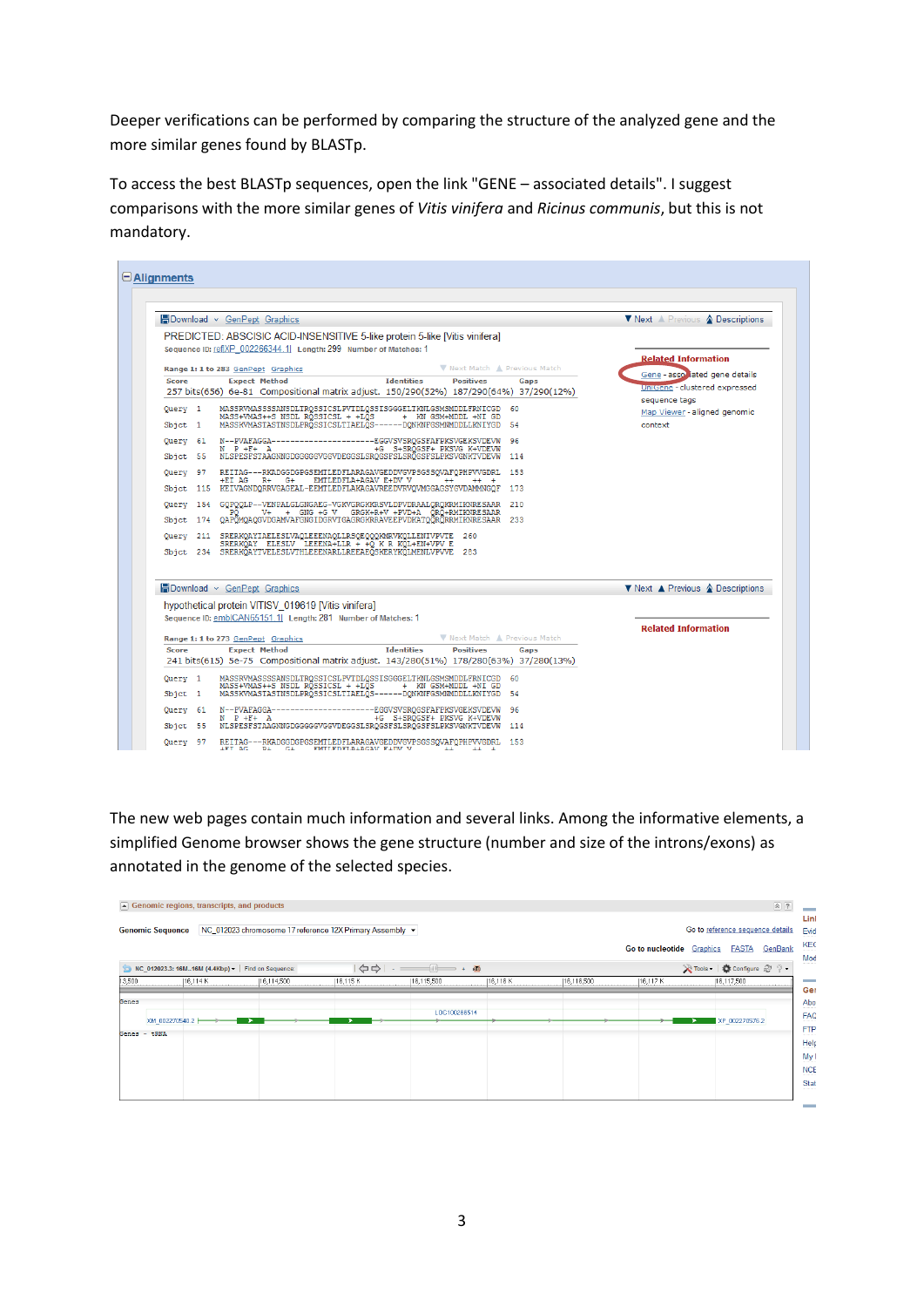These structures can be compared with that of the analyzed gene, shown in the GBMa.

If no clear structural differences can be detected, it is likely that the Musa gene was correctly annotated. On the contrary, if major differences are detected in comparisons with more similar genes, it is possible that the automatic annotation needs some adjustments.

It is even possible to verify the consistence of the exon ends between the Musa gene and the more similar genes detected by BLASTp. To perform this verification, click (left mouse button) on an exon (green bar) in the simplified genome browser (a red and a blue bar will appear);

|            | NC 003074.8: 6.1M6.1M (1.9Kbp) > Find on Sequence:    |  |                                       |  | $\begin{picture}(150,10) \put(0,0){\line(1,0){10}} \put(15,0){\line(1,0){10}} \put(15,0){\line(1,0){10}} \put(15,0){\line(1,0){10}} \put(15,0){\line(1,0){10}} \put(15,0){\line(1,0){10}} \put(15,0){\line(1,0){10}} \put(15,0){\line(1,0){10}} \put(15,0){\line(1,0){10}} \put(15,0){\line(1,0){10}} \put(15,0){\line(1,0){10}} \put(15,0){\line($ |           |           |           |  |  |            | Tools +   Configure 2 ? -                                             |
|------------|-------------------------------------------------------|--|---------------------------------------|--|-----------------------------------------------------------------------------------------------------------------------------------------------------------------------------------------------------------------------------------------------------------------------------------------------------------------------------------------------------|-----------|-----------|-----------|--|--|------------|-----------------------------------------------------------------------|
|            | 6,064,200  6,064,300  6,064,400  6,064,500  6,064,600 |  | 6,064,700 6,064,800 6,064,900 6,065 K |  |                                                                                                                                                                                                                                                                                                                                                     | 6,065,100 | 6,065,200 | 6,065,300 |  |  |            | 6,065,400  6,065,500  6,065,600  6,065,700  6,065,800  6,065,900  6,0 |
| Genes      |                                                       |  |                                       |  |                                                                                                                                                                                                                                                                                                                                                     | NAC057    |           |           |  |  |            |                                                                       |
|            | NM 112654.1                                           |  |                                       |  |                                                                                                                                                                                                                                                                                                                                                     |           |           |           |  |  | NP 188400. |                                                                       |
|            | NM_112654.1<br>NP_188400.1                            |  |                                       |  |                                                                                                                                                                                                                                                                                                                                                     |           |           |           |  |  |            |                                                                       |
| <b>SNP</b> |                                                       |  |                                       |  |                                                                                                                                                                                                                                                                                                                                                     |           |           |           |  |  |            |                                                                       |
|            |                                                       |  |                                       |  |                                                                                                                                                                                                                                                                                                                                                     |           |           |           |  |  |            |                                                                       |
|            |                                                       |  |                                       |  |                                                                                                                                                                                                                                                                                                                                                     |           |           |           |  |  |            |                                                                       |
|            |                                                       |  |                                       |  |                                                                                                                                                                                                                                                                                                                                                     |           |           |           |  |  |            |                                                                       |

then click (right mouse button) on the exon end that you want verify and select 'Zoom to sequence' in the small menu appearing. These two steps could also be executed in reverse order.

|                                                                         |                                         |           |     | $1.00100806941$ (<br>100100807474 |          |                           |                                  |                      |
|-------------------------------------------------------------------------|-----------------------------------------|-----------|-----|-----------------------------------|----------|---------------------------|----------------------------------|----------------------|
|                                                                         | Set New Marker At Position              |           |     |                                   |          |                           |                                  |                      |
| $\blacktriangleright$ Genomic regions, transcripts, and products        | Set Sequence Origin At Position         |           |     |                                   |          |                           |                                  | $(\alpha)$ ?         |
|                                                                         | A Flip Sequence Strands                 |           |     |                                   |          |                           |                                  |                      |
| NC_016096 chromosome 9 reference V @ Zoom In<br><b>Genomic Sequence</b> |                                         |           |     |                                   |          |                           | Go to reference sequence details |                      |
|                                                                         | Q Zoom Out                              |           |     |                                   |          | Go to nucleotide Graphics |                                  | <b>FASTA</b> GenBank |
|                                                                         | AT& Zoom To Sequence                    |           |     |                                   |          |                           |                                  |                      |
| NC 016096.1: 37M37M (4.4Kbp) - Find on Sequence:                        | Zoom On Range                           | $+$       | AT6 |                                   |          |                           | Tools - Configure 2 ? -          |                      |
| bκ<br>36,593,500<br>[36,594 K]                                          | Add New Panel on Range                  |           |     | 36,595,500                        | 36,596 K | (36,596,500               | 36,597 K                         |                      |
| Genes                                                                   | BLAST and Primer Search<br>$\mathbf{b}$ | 100788036 |     |                                   |          |                           |                                  |                      |
| XM_003534051.1<br>∾                                                     | Download                                |           |     |                                   |          |                           | XP_003534099.1                   |                      |
| Genes - tRNA                                                            | Configure                               |           |     |                                   |          |                           |                                  |                      |
|                                                                         | Set Sequence Origin At Feature          |           |     |                                   |          |                           |                                  |                      |
|                                                                         | Views & Tools                           |           |     |                                   |          |                           |                                  |                      |
|                                                                         |                                         |           |     |                                   |          |                           |                                  |                      |

Now it is possible to see the nucleotide and the amino acid sequence of the exon end and compare it to the corresponding one of the Musa gene. In most cases, both corresponding exons end in the same way (i.e. similar sequence and identical reading phase: in the example of the following figure, the last exon nucleotide has the +1 position (i.e. it is the first nucleotide of the codon following the one coding for 'A')).

|            |     |           |     | MC_003074.8: 6.1M6.1M (75bp) • Find on Sequence: |           |     |            |           | $\Rightarrow$ | c.  |     |           | $\blacksquare$<br>郁<br>$+$ |     |            |            |           |           | <b>X</b> Tools ▼   ● Configure 2 ? ● |  |
|------------|-----|-----------|-----|--------------------------------------------------|-----------|-----|------------|-----------|---------------|-----|-----|-----------|----------------------------|-----|------------|------------|-----------|-----------|--------------------------------------|--|
|            |     | 6,064,490 |     |                                                  | 6,064,500 |     |            |           | 6,064,510     |     |     | 6,064,520 |                            |     |            | 6,064,530  | 6,064,540 | 6,064,550 |                                      |  |
|            |     |           |     |                                                  |           |     |            |           |               |     |     |           |                            |     |            |            |           |           |                                      |  |
|            |     |           |     |                                                  |           |     |            |           |               |     |     |           |                            |     |            |            |           |           | G T A A A A A T A A T                |  |
| Genes      |     |           |     |                                                  |           |     |            |           |               |     |     |           |                            |     |            |            |           |           |                                      |  |
|            |     |           |     |                                                  |           |     |            |           |               |     |     |           |                            |     |            |            |           |           |                                      |  |
|            |     |           |     |                                                  |           |     |            |           |               |     |     |           |                            |     |            |            |           |           |                                      |  |
|            |     |           |     |                                                  |           |     |            |           |               |     |     |           |                            |     |            |            |           |           |                                      |  |
|            | AIA | AII       | ccc | 686                                              |           | GAT | <b>CTC</b> | <b>AC</b> | AAA           | TGC | 686 | CCA       | -199                       | GAC | <b>CTC</b> | <b>GCA</b> |           |           |                                      |  |
|            |     |           |     |                                                  |           |     |            |           |               |     |     |           |                            |     |            |            |           |           |                                      |  |
| <b>SNP</b> |     |           |     |                                                  |           |     |            |           |               |     |     |           |                            |     |            |            |           |           |                                      |  |
|            |     |           |     |                                                  |           |     |            |           |               |     |     |           |                            |     |            |            |           |           |                                      |  |
|            |     |           |     |                                                  |           |     |            |           |               |     |     |           |                            |     |            |            |           |           |                                      |  |

This verification is particularly useful when gaps appeared in the BLASTp alignments or when exon sizes are different, which suggests possible errors in the definition of exon ends.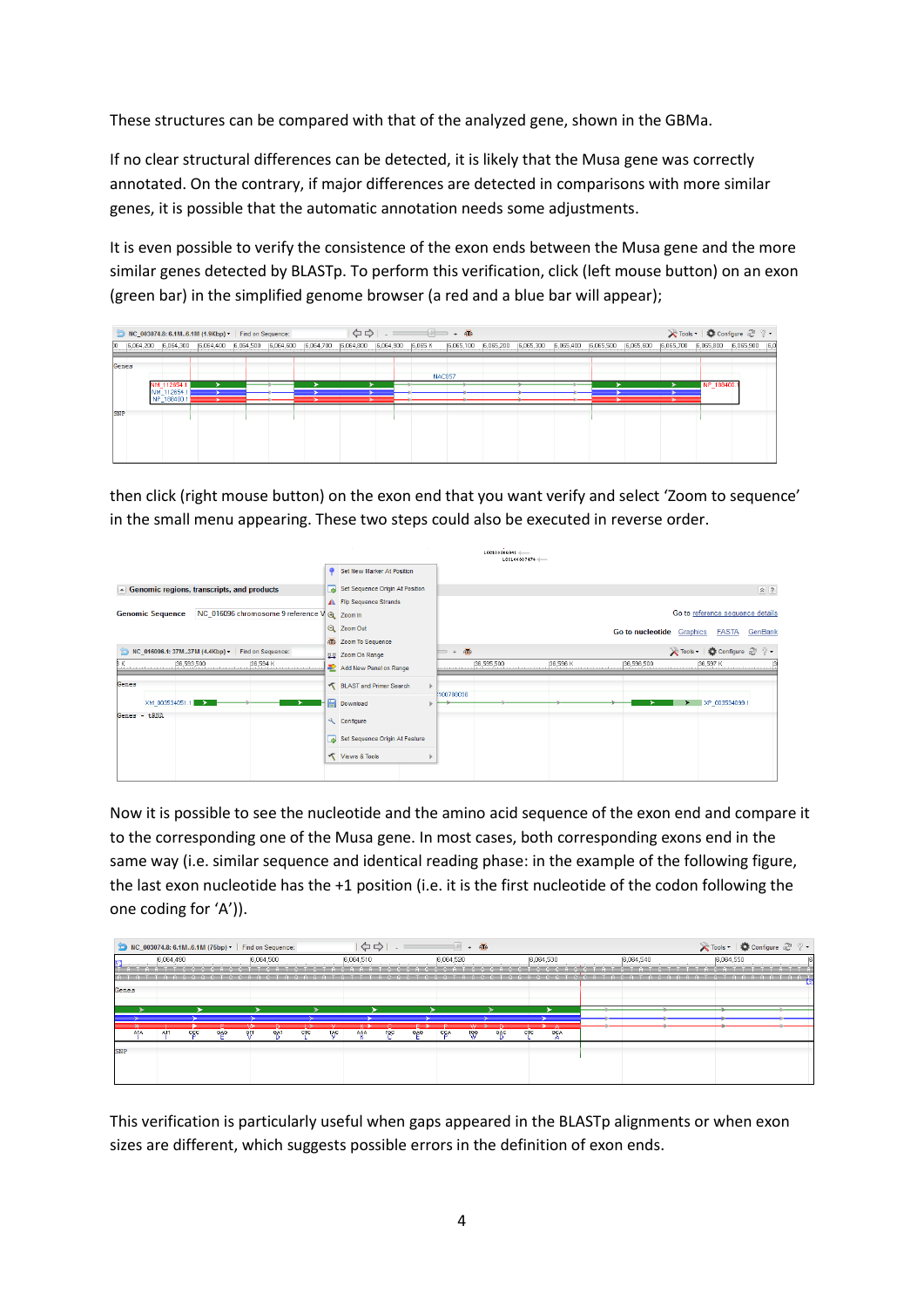In general, when differences are observed between the analyzed gene and one of the most similar genes found by BLASTp, two or three additional similar genes need to be compared. If similar inconsistencies are observed, it is likely that errors were produced by the automatic annotation. A corrected version of the gene annotation needs to be identified and corrections need to be performed in the database containing the annotation.

Summary of errors in structural annotation:

- 1) Arbitrary intron annotations inside an exon (exon results cut in two or more parts separated by erroneous introns). This error can be detected by the presence of gaps in the Musa sequence in the alignments with the most similar sequences found with BLASTp. This is frequently observed in the automatic annotations obtained by GAZE pipeline. In this case, in the 'artemis' gene representation, two or more consecutive exons, sharing the same reading frame (i.e. in the same line) are separated by intron(s) not containing stop codons. The correction consists in the elimination of the erroneous intron(s).
- 2) Lack of one or more exons in the automatic annotation. This error can be detected by the presence of gaps in the sequence alignments between the analyzed gene and the most similar sequences found with BLASTp or by comparing their gene structures. In order to find the lacking portion of the gene, one of the most similar amino acid sequences (found with BLASTp) can be used to perform a tBLASTn on the genomic sequence of the genome/chromosome/scaffold (using the tools of the web site hosting the genome sequence or, in local, for example by using BioEdit program). The amino acid sequence of a similar sequence can be obtained by clicking in the 'mRNA and Protein(s)' section in the 'GeneID' page.



- 3) Partial annotation of the gene (detected by the difference in size between analyzed and similar genes in other species). In order to detect the lacking portion of the gene, perform a tBLASTn as in point 2.
- 4) Subdivision of a gene in two or more independent annotations (most of the coding exons are detected, but separated in different genes).
- 5) Merging of two independent genes in a unique annotation (chimerical artifact).
- 6) Wrong definition of exon ends.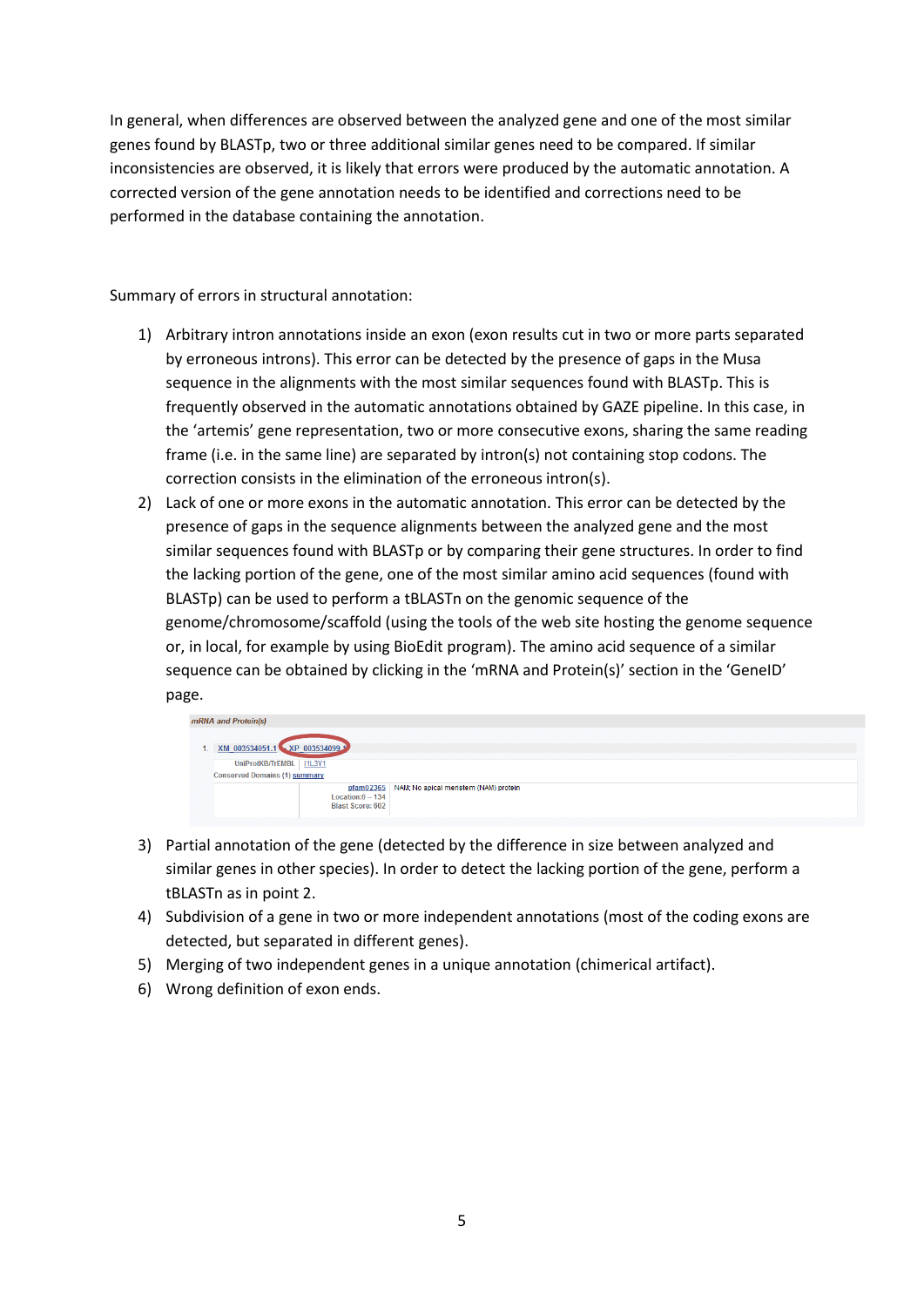## **Step 2: Using Artemis to correct the annotation and save the modification**

'Artemis' allows the user to handle sequence annotations and to modify them; however, in order to save annotation modifications, a specific protocol needs to be followed.

Each gene annotation on 'artemis' is composed of four main elements that can be modified. These elements can be visualized in the 'Gene builder' window (opened by the shortcut 'Ctrl + e' after the selection of an element). The elements are:

'**gene**': a continuous region included between the beginning and the end of the transcription (coordinates provided in the 'Location' section).

'**mRNA**': similar to 'gene', but, for poly-exonic genes, in the GBMa it appears as group of regions joined by traits.

'**exon**': it corresponds to the spliced mRNA,(i.e. the coding region (CDS)) plus , if present, the 5' and 3' untranslated regions (UTR). For poly-exonic genes, the coordinates are composed of the ends of each exon. Its global ends have to coincide with the ones if 'gene'.

'**polypeptide**': it corresponds to the coding portion (from the ATG to the 'stop codon'). Its coordinates coincide with the beginning and the end of the translated region (also for poly-exonic genes).

At the same level of the 'polypeptide' element, if available, the '**five prime UTR**' and the '**three prime UTR**' elements can be present, with their coordinates at the beginning of 'gene' and the position before the 'ATG' (5' UTR) and at the position following the 'stop codon' and the end of the 'gene' (3' UTR). These elements are calculated automatically by artemis.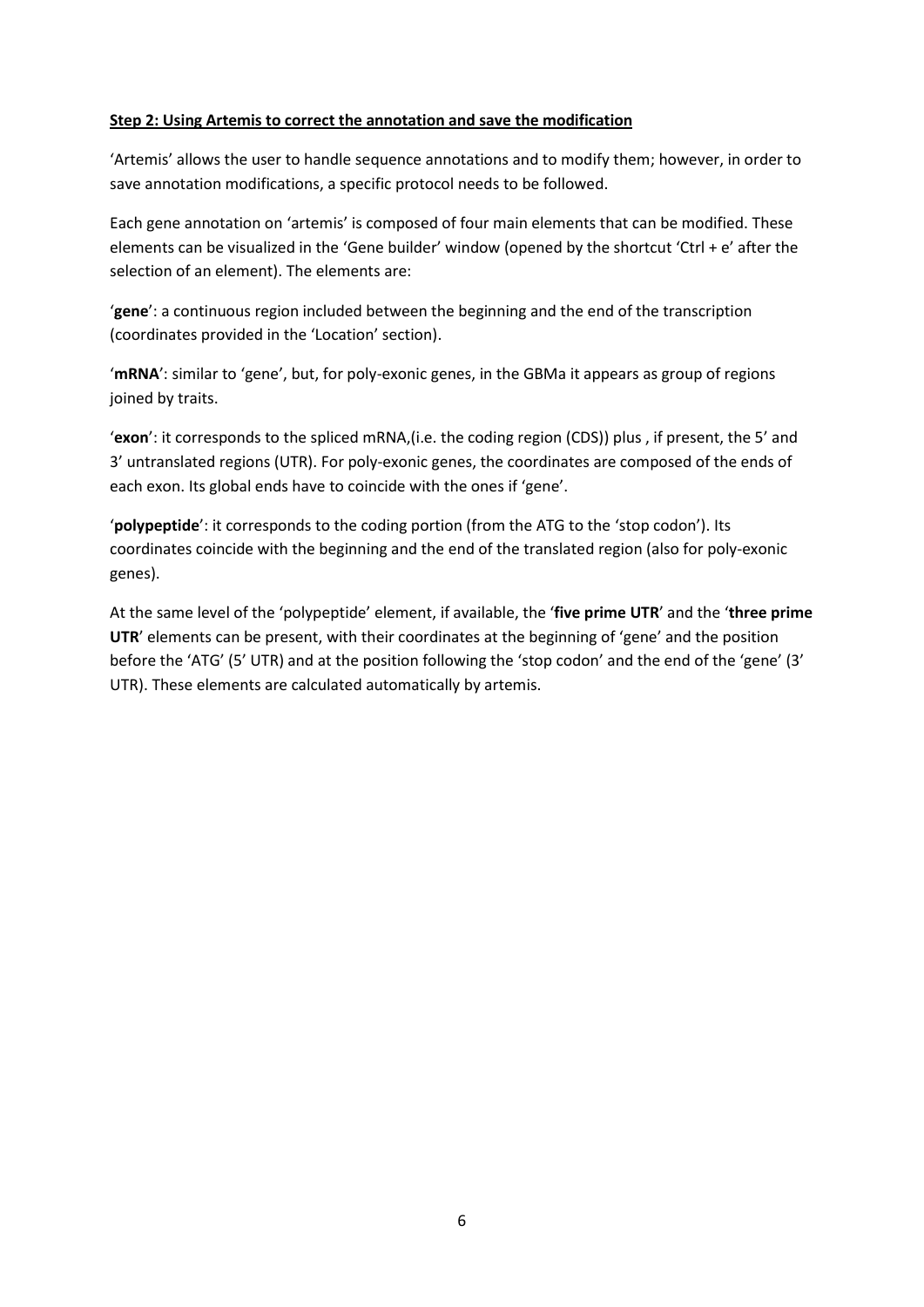## Structural annotation rules

The structural annotation of a given element is, by convention, marked by its first and its last position in the sequence, separated by two full stops: e.g. '**12928407..12928848**'.

When an element is composed of more two or more sub-elements (in the case of poly-exonic genes, the element 'exon' is composed of more than one element (the exons)), the structural annotation will be indicated by 'join' followed by, between brackets, the coordinates of each sub-element separated by a comma (','): e.g.

'**join(12928407..12928848,12928921..12929261,12929557..12929831,12929907..12930069)**'.

Finally, if the element is reverse-oriented, the structural annotation will be indicated by 'complement' and, between brackets, the coordinates of the element: e.g. '**complement(join(12928407..12928848,12928921..12929261,12929557..12929831,12929907..12930069))**'.

## Modification of existing elements

The coordinates of all existing elements can be modified in the 'Location' section or in the window containing the graphic representation of the annotation, by dragging with the mouse the ends of the element to modify.

## Intron or exon elimination

In order to eliminate an intron (i.e. merge two exons), the end position of the first exon and the first position of the other exon are eliminated in the 'Location' section of the 'exon' element along with two full stops (red rectangle in the following figure). In order to eliminate an exon, its coordinates are eliminated with one flanking comma (blue rectangle in the following figure).

|            | Annotation :: auto413456, auto413455, GSMUA Achr6T18720 001:exon{1}, auto413452 |  |  |  |  |  |                |  |           |  |  |                                                                                                            |  |  |
|------------|---------------------------------------------------------------------------------|--|--|--|--|--|----------------|--|-----------|--|--|------------------------------------------------------------------------------------------------------------|--|--|
| Kev: lexon |                                                                                 |  |  |  |  |  | Add Oualifier: |  | EC number |  |  |                                                                                                            |  |  |
|            |                                                                                 |  |  |  |  |  |                |  |           |  |  | [Location:  omplement(join(12928407.12928848,12928921.12929261,1292955712929831,1292990712930069))         |  |  |
|            |                                                                                 |  |  |  |  |  |                |  |           |  |  | Complement    Refresh    Grab Range    Remove Range    Goto Feature    Select Feature    TAT    ObjectEdit |  |  |
| Properties |                                                                                 |  |  |  |  |  |                |  |           |  |  |                                                                                                            |  |  |

**Be careful**: each element must be eliminated individually! E.g. if two consecutive introns need to be eliminated, remove one, click «Apply» and then remove the second one.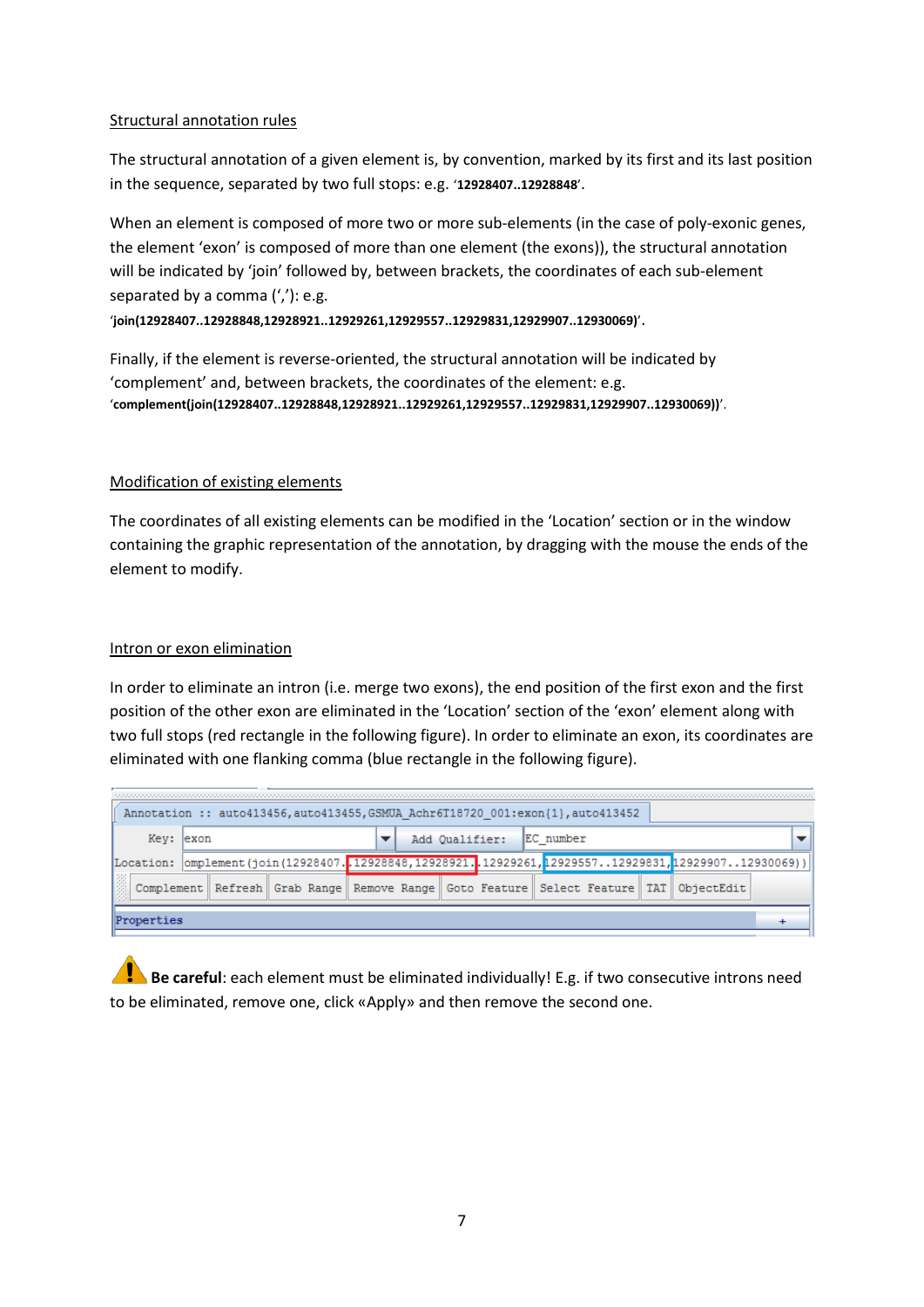## Exon creation

In order to create an exon, DO NOT introduce its coordinates in the 'Location' section of the 'exon' element, because this modification will not be taken in account during the modification save in the Chado database. Exon creation needs a specific and mandatory protocol. The exon has to be created in the 'Gene Map' section (see following figure) located in the upper-right side of the 'gene builder' window. Using the mouse (click the left button), place the next exon in the approximate position (it will appear as a yellow rectangle in the 'Gene Map').

| Gene Map                |                            |  |
|-------------------------|----------------------------|--|
| 1292935812929430        |                            |  |
| $\overline{\mathbf{v}}$ | GSMUA Achr6T18720 001<br>٠ |  |

Then, click with the right button in the rectangle to call a pull down menu and select 'Add to transcript in selected range' > 'exon' (see the following figure). The new exon will be added to the gene structure and it will be possible to replace the approximate coordinates with the exact ones in the 'exon' element.



#### Intron creation (to split an exon into two parts)

In order to split an exon into two parts separated by an intron, a new exon has to be created flanking the exon to split. Then, the coordinates of both involved exons have to be corrected.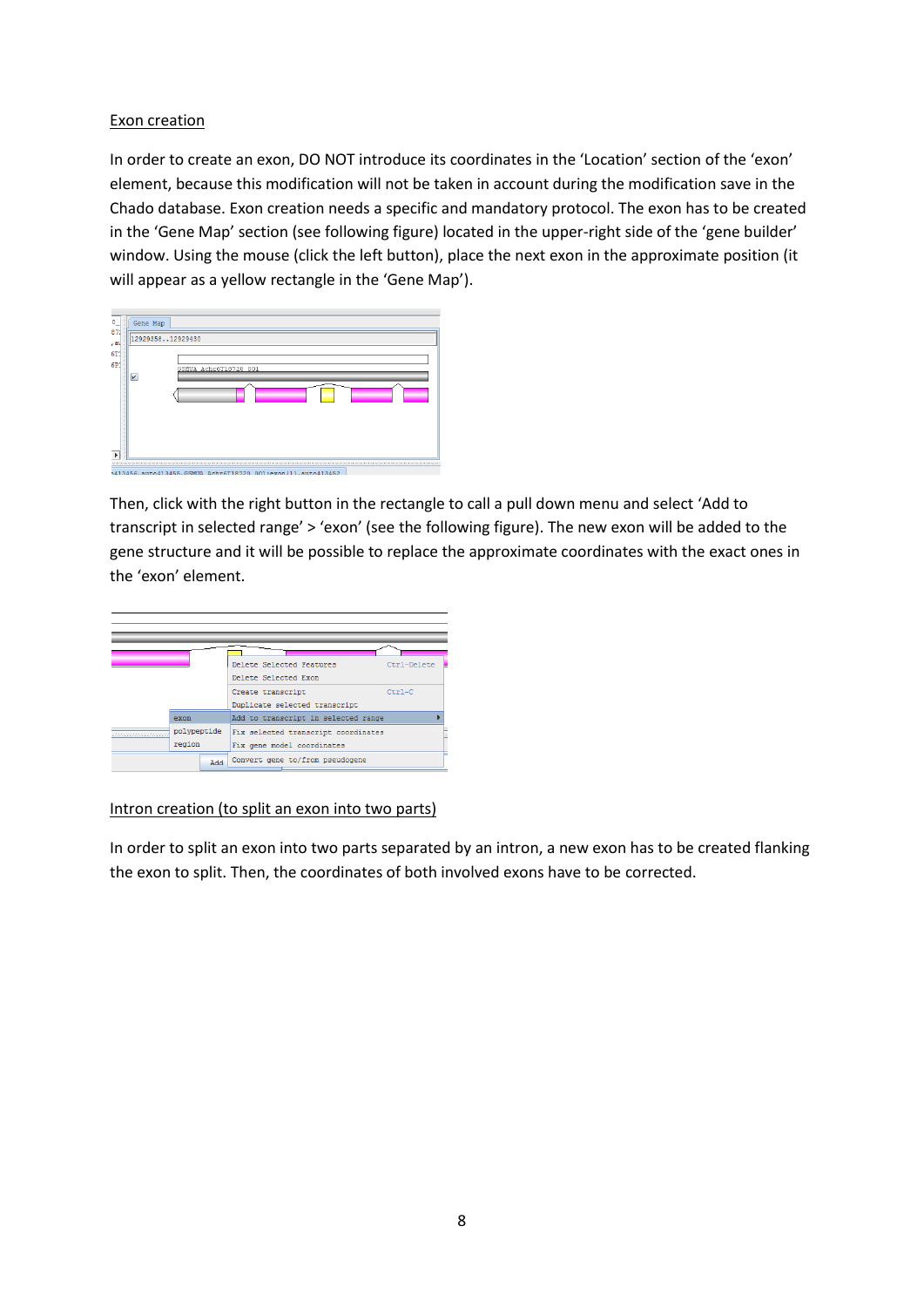## Extension of a gene annotation (whose automatic annotation is truncated).

Automatic annotation could miss the detection of exons at the beginning or the end of a given gene. E.g., exon 4 and 5 are not detected and annotation of CDS is terminated at the first stop codon following the exon 3.

Since the exons to add are placed outside the region spanned by the original annotation, it is difficult to add new exons. After determining the correct gene structure (the coordinates of all its elements) the easiest way to modify the annotation is to modify first the 'gene' element coordinates. This action will reorganize the 'Gene Map' window, introducing the place for additional exons outside the region spanned by the original annotation.

## Extension of a gene annotation (adding UTRs).

When transcriptomic data are available, it is possible to have information on extent and structure of untranslated regions. Even if these regions are not coding, they are transcribed in the mRNA. To add UTRs, the ends of the 'gene', 'mRNA' and 'exon' elements (but not of the 'polypeptide' one) need to be replaced with the ends of the complete transcript.

Introns can be found also in UTRs; in this case, an exon has to be created in the 'exon' element as above.

#### Merging two or more independent annotations

Sometimes a poly-exonic gene is not correctly recognized and several independent annotations are created that include only a portion of the exons of the whole gene. In order to correct this annotation, only one annotation should be arbitrarily retained (the one including the most of the exons, for example) whereas the other annotation should be made 'obsolete'. It is preferable to correct the retained annotation with the help of exon information before making the other one obsolete. The annotation correction (addition of exons) needs to be performed as explained for the extension of a gene annotation.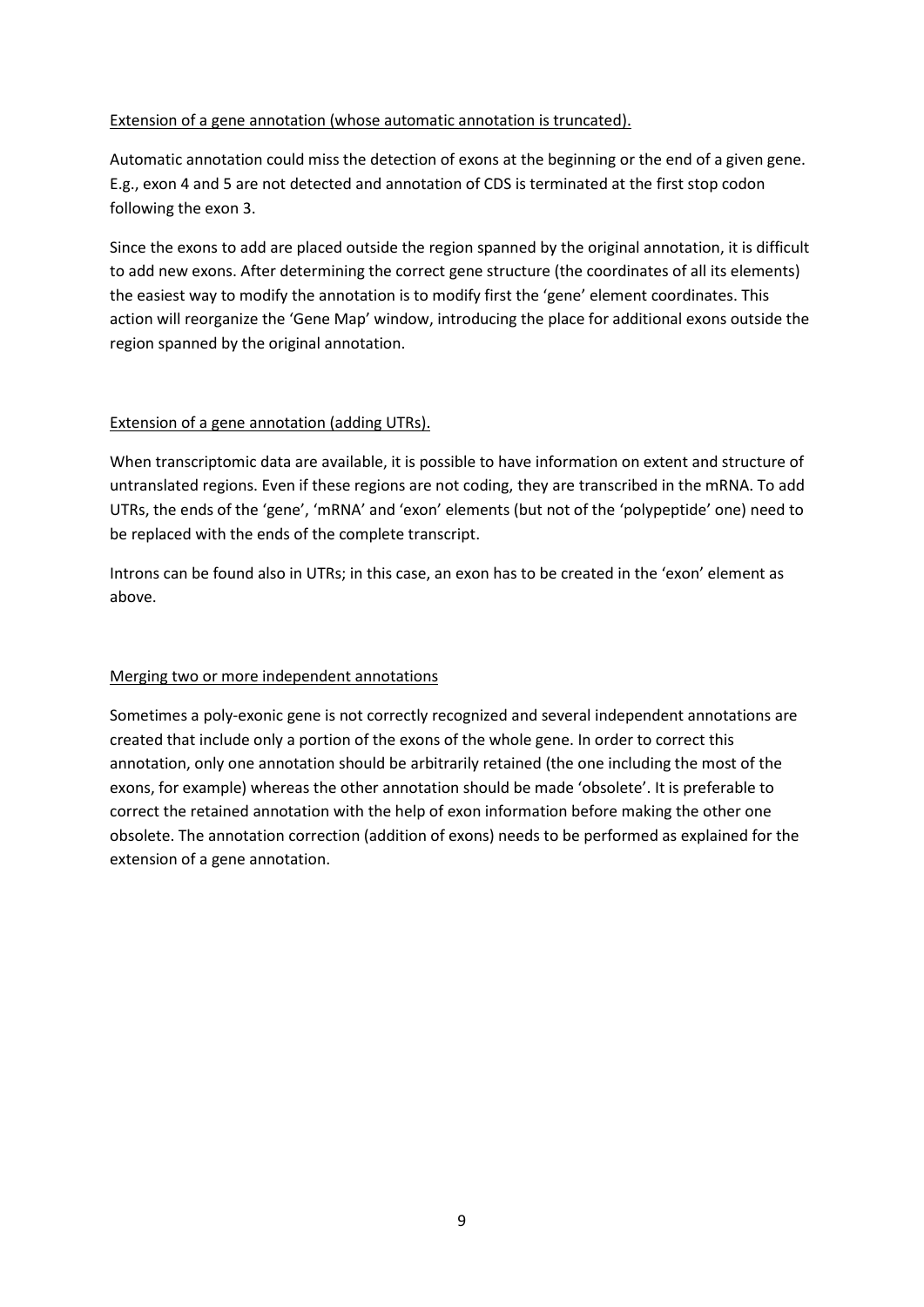## Creation of a new gene

Sometimes genes are not detected by the automatic annotation pipeline. Undetected genes can be found by tBLASTn analysis (protein vs nucleotide sequence) on the complete genome. Even if in most cases the undetected genes are just remnants or pseudogenes, undetected functional genes could be still detected.

In order to perform a *de novo* annotation of a functional gene (or a pseudogene), a new annotation element has to be created. After selecting the approximate region containing the new gene in the graphic representation of 'artemis', the shortcut 'Ctrl+c' will allow the user to create a *de novo* annotation, containing all its elements (i.e. '**gene**', '**CDS**', '**exon**' and '**polypeptide**'). The first step is to provide a new identifying name to the gene, according to the established criteria (\*). Then, the exact coordinates can be inserted and, if necessary (poly-exonic gene), new exons can be added 'one by one'), as explained in the previous section.

# Separation of independent genes merged in a chimerical annotation

Automatic annotation can also merge independent genes in a chimerical annotation. In order to correct this error, a new annotation needs to be created where one of the merged genes will be reannotated. The other one will be corrected in the original annotation by the elimination of the alien exons.